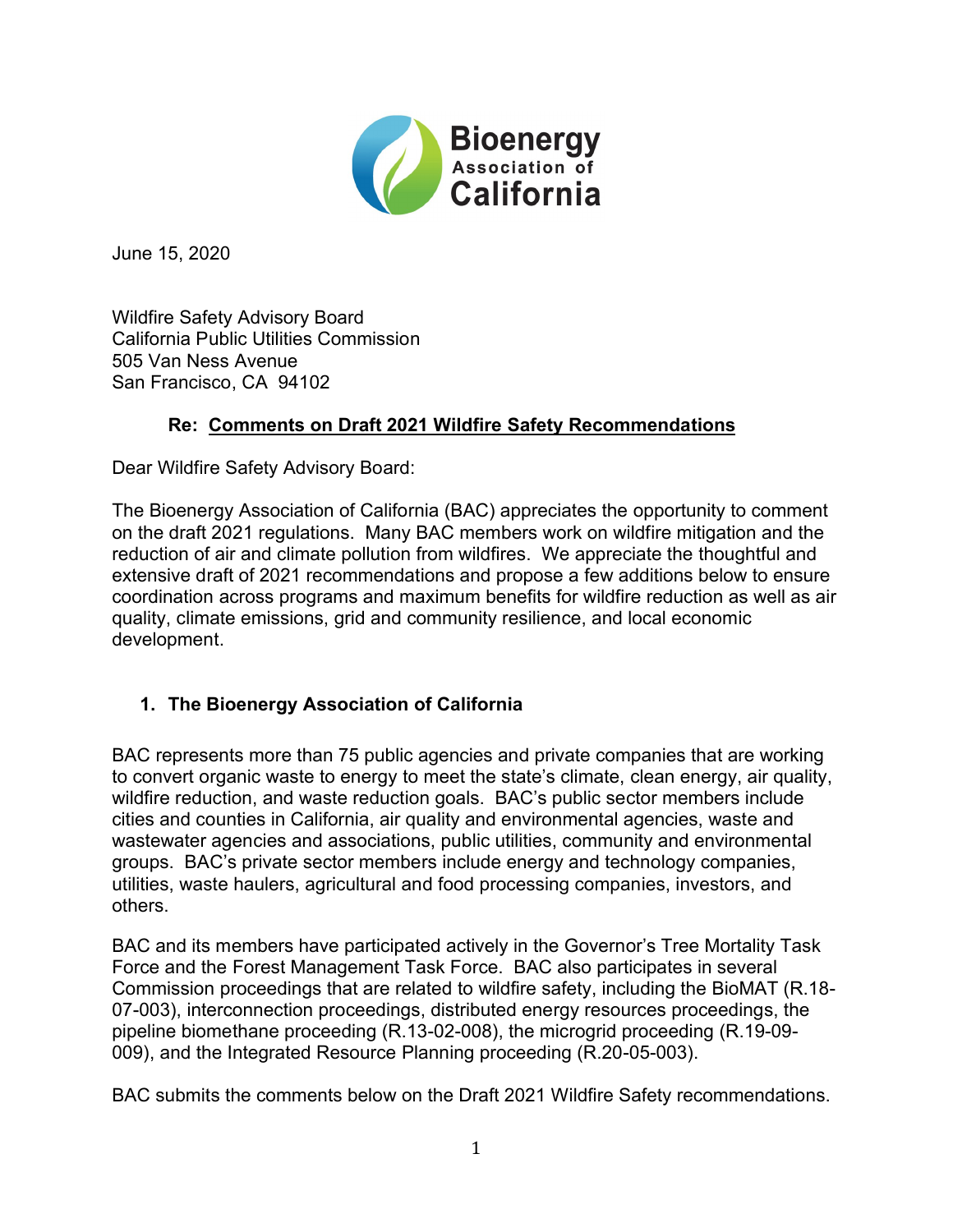#### **2. Need to Address Biomass Utilization to Fully Mitigate Wildfire Hazards**

Numerous laws and policies require increased forest fuel and other vegetation removal to reduce wildfire risks and impacts.<sup>1</sup> Removing the forest fuel or other vegetation is not enough, however, to fully mitigate wildfire risks. When forest fuel is removed but left in piles, it continues to pose a fire risk. The same is true for grasslands, shrubs, and other vegetation that must be removed around power lines and other infrastructure to create defensible space.

The *California Forest Carbon Plan* and reports by the Little Hoover Commission and Sierra Nevada Conservancy all recommend that forest biomass be used to generate energy as a way to reduce wildfire risks and emissions.<sup>2</sup> Senate Bill 1122 (Rubio, 2012) also requires 50 megawatts of new, small-scale bioenergy facilities that use the byproducts of sustainable forestry, $3$  including forest fuel that is removed for wildfire mitigation.

BAC urges the Wildfire Safety Advisory Board, therefore, to add recommendations for increased utilization of forest fuel and other vegetation removed for wildfire mitigation, especially the use for bioenergy production, which is already required by state law. Requiring accelerated implementation of the BioMAT, inclusion of biogas from forest waste in a biomethane or renewable gas procurement program, and other measures would help to reduce wildfire risks and the emissions from either wildfire or controlled burns.

## **3. Need to Proactively Upgrade Rural Infrastructure**

BAC urges the Board to add recommendations to upgrade rural infrastructure. Rural communities are the ones that are most at risk of wildfire, PSPS, and other grid disruptions. Not only are they in the highest wildfire risk areas of the state, but they also tend to be at the end of power lines with outdated infrastructure that is both more vulnerable to disruptions and more in need of upgrades. As part of the state's wildfire mitigation plans, it is critical to upgrade rural technology and to develop microgrids in forested and rural communities that are at highest risk for wildfire and other grid disruptions.

# **4. Need to Address Air and Climate Pollution from Wildfires**

BAC urges the Board to address the air and climate pollution from wildfires, which are also public health and safety issues. According to the state's *Short-Lived Climate* 

<sup>1</sup> See, eg, SB 901 (Dodd, 2018); Governor's Proclamation of a State of Emergency, issued October 30, 2015, Emergency Order paragraphs 1 and 2 . Available at:

https://www.gov.ca.gov/docs/10.30.15 Tree Mortality State of Emergency.pdf.

<sup>2</sup> "*California Forest Carbon Plan – Managing Our Forest Landscapes in a Changing Climate,"* adopted by the California Environmental Protection Agency, California Natural Resources Agency and CalFire in May 2018. Little Hoover Commission, *Fire On the Mountain*, Report #242, February 2018.

<sup>3</sup> Public Utilities Code section 399.20(f)(2)(A)(iii).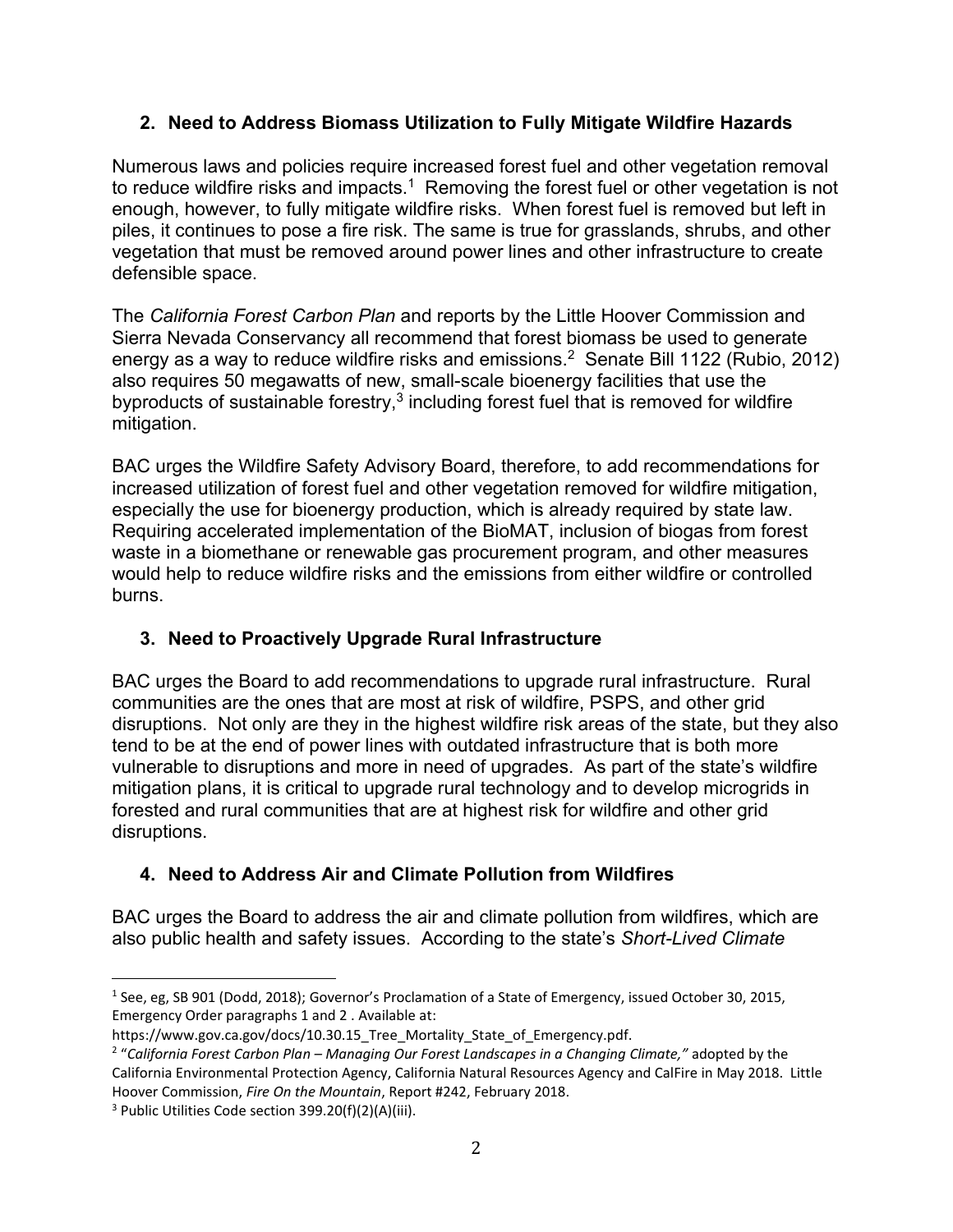*Pollutant Reduction Strategy*, wildfires are the single largest source of black carbon emissions, which are the most powerful climate pollutants and also a hazard to public health.<sup>4</sup> Black carbon is 3,200 times more damaging to the climate than the carbon dioxide emitted by fossil fuel combustion.

In addition to the public health and safety impacts of wildfire emissions, they also impact solar energy production and, longer term, can even impact rainfall and other weather patterns, all of which have significant impacts on energy production and resilience.

The *California Forest Carbon Plan* -- which was adopted by CalEPA, the California Natural Resources Agency, and CalFire -- calls for increased bioenergy production to reduce the carbon and air pollution emissions from wildfire and from controlled burns of forest waste. According to the *California Forest Carbon Plan,* bioenergy cuts black carbon, methane, and carbon monoxide emissions 98 percent compared to wildfire or controlled burns. The figure below is from the *Forest Carbon Plan.*



*California Forest Carbon Plan*, Figure 19, page 135

The Wildfire Safety Recommendations should include specific recommendations to reduce air pollution and climate pollution from wildfires and from prescribed fires, including recommendations to accelerate new, sustainable bioenergy development.

## **5. Need to Coordinate with BioMAT, Microgrid, Pipeline Biogas Proceedings.**

Several proceedings at the CPUC relate directly or indirectly to wildfire mitigation, including the BioMAT proceeding (R.18-07-003), the interconnection proceedings, microgrid proceeding, and pipeline biogas proceedings. BAC urges the Board to expand the 2021 recommendations to include specific recommendations for each of

<sup>4</sup> *Short-Lived Climate Pollution Reduction Strategy,* adopted by the California Air Resources Board in March 2017, at page 40, Table 5. Available at: https://www.arb.ca.gov/cc/shortlived/meetings/03142017/final\_slcp\_report.pdf.